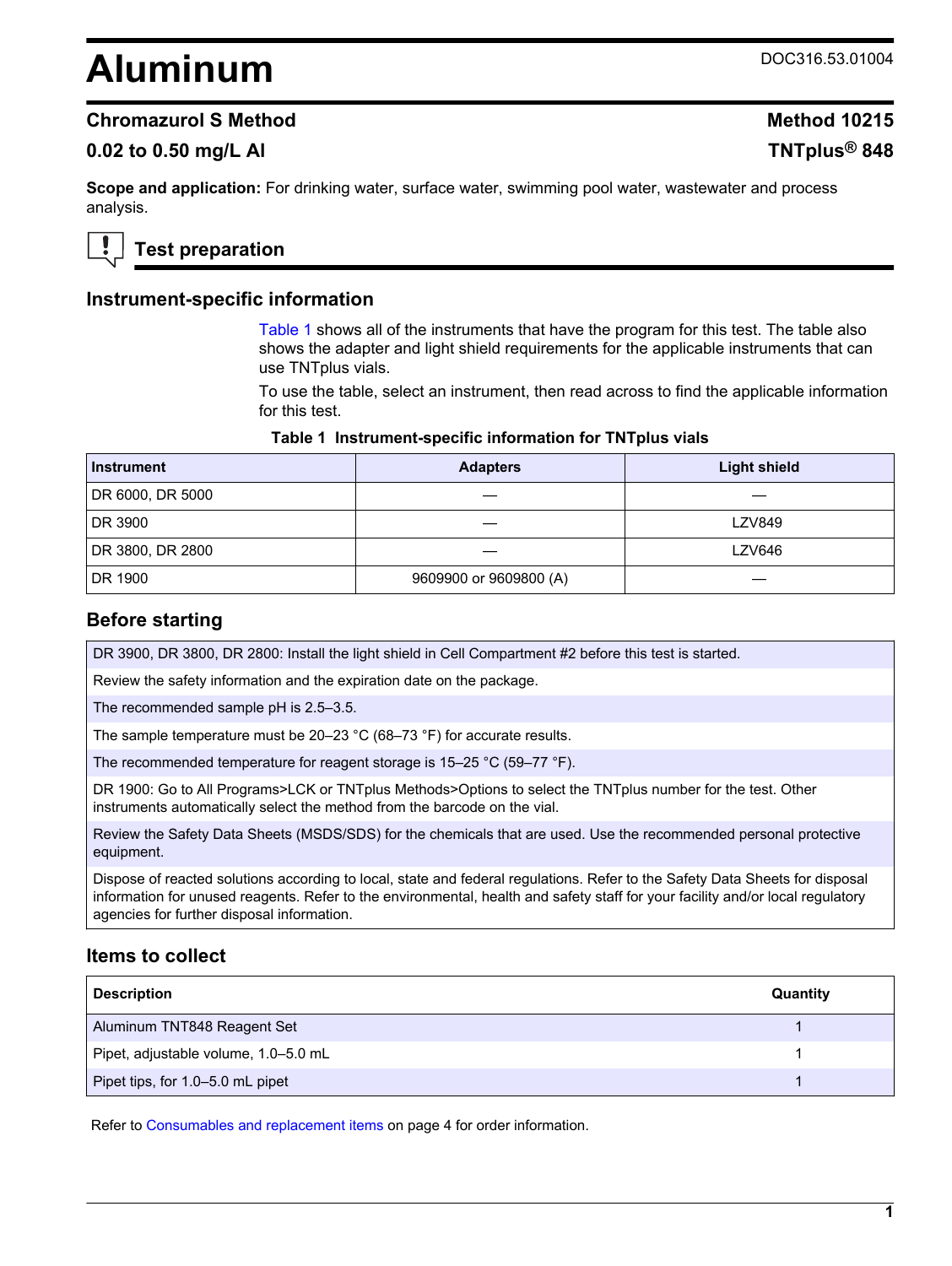## **Sample collection and storage**

- Collect samples in clean glass or plastic bottles that have been cleaned with 6 N (1:1) hydrochloric acid and rinsed with deionized water.
- To preserve samples for later analysis, adjust the sample pH to less than 2 with concentrated nitric acid (approximately 2 mL per liter). No acid addition is necessary if the sample is tested immediately.
- Keep the preserved samples at room temperature for a maximum of 6 months.
- Before analysis, adjust the pH to 2.5–3.5 with 5 N sodium hydroxide solution.
- Correct the test result for the dilution caused by the volume additions.

# **Test procedure**



**1.** Use a pipet to add 2.0 mL of Solution A to the test vial.



**2.** Use a pipet to add 3.0 mL of sample to the test vial.



**3.** Add one level spoonful of Reagent B to the vial.



**4.** Tighten the cap on the vial and invert until completely mixed.



**5.** Start the reaction time of 25 minutes.



**6.** DR 1900 only: Select program 848. Refer to Before starting on page 1.



**7.** Insert the Zero vial into the cell holder. DR 1900 only: Push **ZERO**. The instrument zero is set.



**8.** When the timer expires, clean the vial.



**9.** Insert the vial into the cell holder. DR 1900 only: Push **READ**.

Results show in mg/L Al.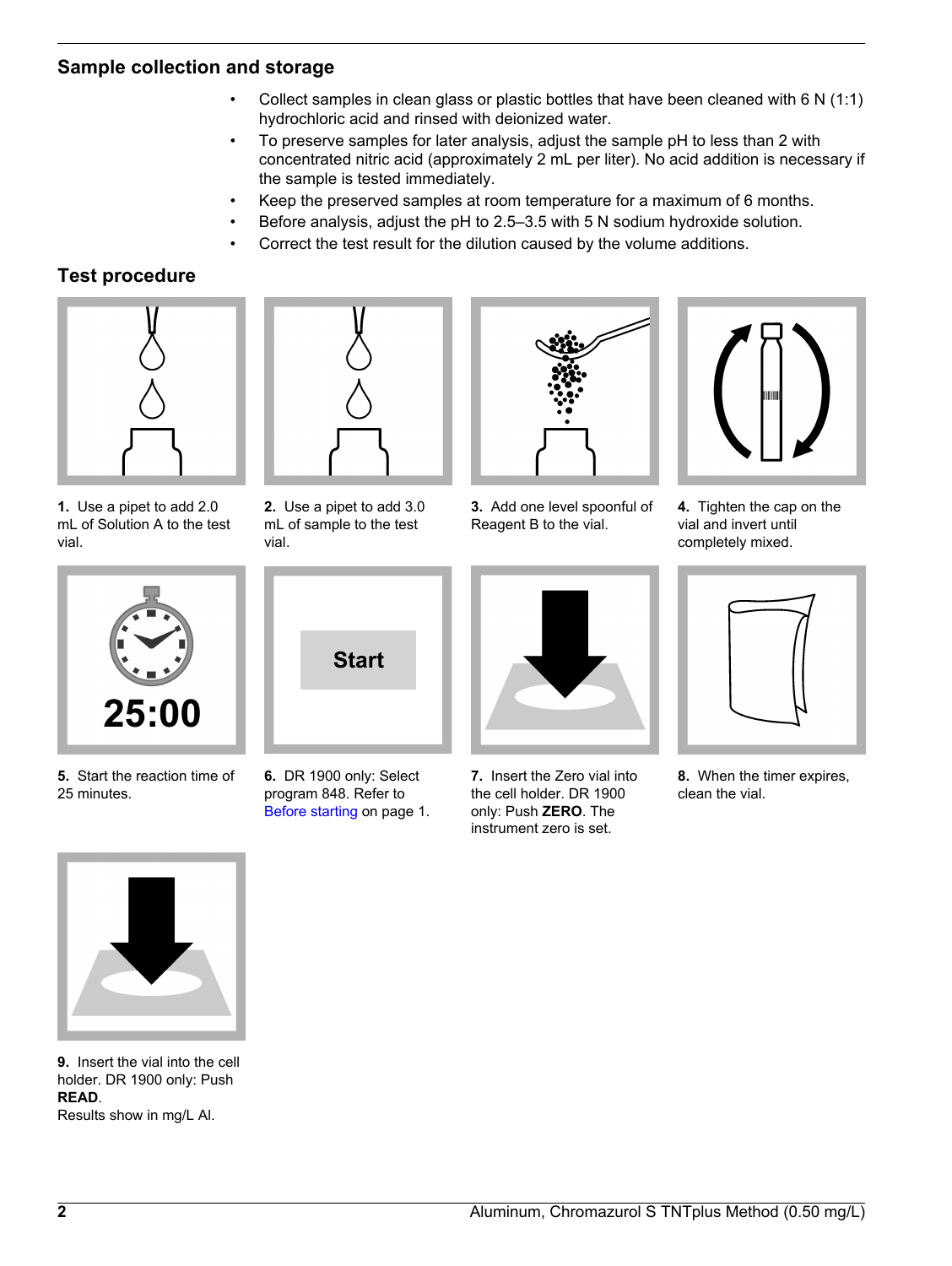## **Reagent blank correction**

|                      | For the best results, measure the reagent blank value for each new lot of reagent.<br>Replace the sample with deionized water in the test procedure to determine the reagent<br>blank value. Subtract the reagent blank value from the sample results automatically with<br>the reagent blank adjust option. Measure the reagent blank value when a new lot of<br>reagent is used. |  |
|----------------------|------------------------------------------------------------------------------------------------------------------------------------------------------------------------------------------------------------------------------------------------------------------------------------------------------------------------------------------------------------------------------------|--|
|                      | 1. Use deionized water as the sample in the test procedure to measure the reagent<br>blank value.                                                                                                                                                                                                                                                                                  |  |
|                      | Set the reagent blank function to on. The measured reagent blank value is shown.<br>2.                                                                                                                                                                                                                                                                                             |  |
|                      | Accept the blank value. The reagent blank value is then subtracted from all results<br>3.<br>until the reagent blank function is set to off or a different method is selected.<br>Note: As an alternative, record or enter the reagent blank value at a different time. Push the<br>highlighted reagent blank box and use the keypad to enter the value.                           |  |
| Sample blanks        |                                                                                                                                                                                                                                                                                                                                                                                    |  |
|                      | A sample blank is the portion of the test result that is from color or turbidity in the sample<br>and not from the analyte. Samples that do not have color or turbidity have no sample<br>blank value. If the sample blank value is within the permitted range, the sample blank<br>value is automatically subtracted from the test result.                                        |  |
| <b>Interferences</b> |                                                                                                                                                                                                                                                                                                                                                                                    |  |
|                      | Table 2 shows that the ions were individually examined to the given concentrations and<br>do not cause interference. No cumulative effects or influences of other ions were found.                                                                                                                                                                                                 |  |
|                      | Higher concentrations of heavy metals other than those given, as well as fluoride,<br>phosphate and relatively rare elements (e.g., beryllium, thorium, titanium, zirconium and<br>vanadium) interfere with the determination. Aluminum oxide hydrates and hydroxide are<br>only partially found.                                                                                  |  |

Verify the measurement results with sample dilutions or standard additions.

#### **Table 2 Interfering substances**

| Interfering substance                                                                                                                                                           | Interference level |
|---------------------------------------------------------------------------------------------------------------------------------------------------------------------------------|--------------------|
| $mg^{2+}$ , K <sup>+</sup> , Na <sup>+</sup> , NH <sub>4</sub> <sup>+</sup> , Cl <sup>-</sup> , NO <sub>3</sub> <sup>-</sup> , SO <sub>4</sub> <sup>2-</sup> , Ca <sup>2+</sup> | 500 mg/L           |
| $ $ Ag+, Mn <sup>2+</sup>                                                                                                                                                       | 100 mg/L           |
| $ Cd^{2+}$ , Co <sup>2+</sup> , Ni <sup>2+</sup> , Sn <sup>2+</sup> , Pb <sup>2+</sup> , PO <sub>4</sub> <sup>3-</sup>                                                          | 50 mg/L            |
| $\vert$ Cu <sup>2+</sup> , Hg <sup>2+</sup>                                                                                                                                     | 10 $mg/L$          |
| $\rm [Fe^{2+}$ , Fe <sup>3+</sup> , Zn <sup>2+</sup> , Si <sup>4+</sup>                                                                                                         | $5$ mg/L           |
| $F^{\circ}$                                                                                                                                                                     | $2$ mg/L           |
| $Cr^{3+}$ , $Cr^{6+}$                                                                                                                                                           | $0.5$ mg/L         |

## **Accuracy check**

#### **Standard solution method**

Use the standard solution method to validate the test procedure, the reagents and the instrument.

Items to collect:

- 100-mg/L Aluminum Standard Solution
- 250-mL volumetric flask, Class A
- 1.0-mL volumetric pipet, Class A and pipet filler safety bulb
- Deionized water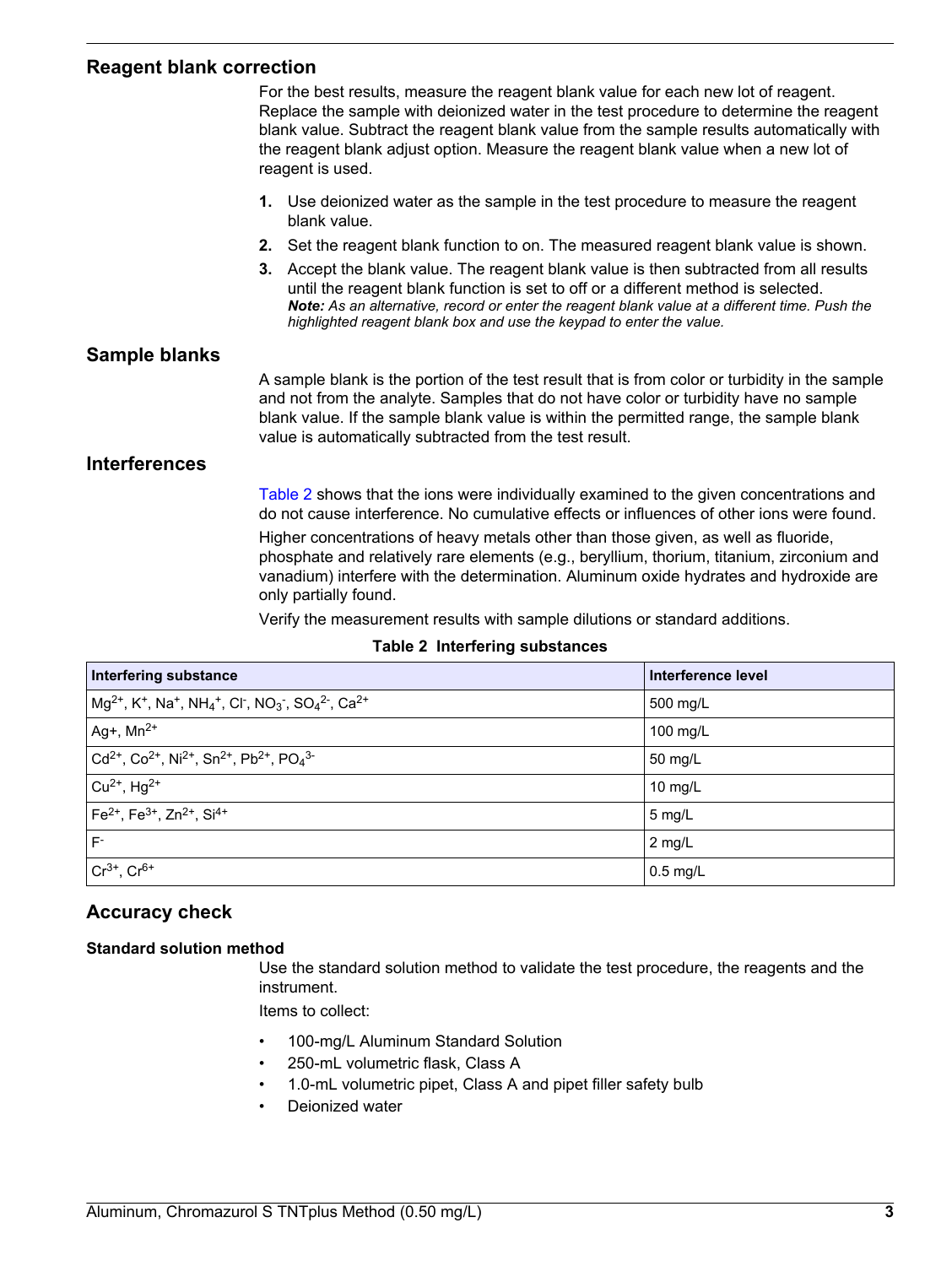- **1.** Prepare a 0.4-mg/L aluminum standard solution as follows:
	- **a.** Use a pipet to add 1.0 mL of a 100-mg/L aluminum standard solution into the volumetric flask.
	- **b.** Dilute to the mark with deionized water. Mix well. Prepare this solution daily.
- **2.** Use the test procedure to measure the concentration of the prepared standard solution.
- **3.** Compare the expected result to the actual result.

*Note: The factory calibration can be adjusted slightly with the standard adjust option so that the instrument shows the expected value of the standard solution. The adjusted calibration is then used for all test results. This adjustment can increase the test accuracy when there are small variations in the reagents or instruments.*

## **Summary of Method**

Chromazurol S forms a green lake with aluminum in weak acidic acetate-buffered solutions. The amount of color formed is directly proportional to the amount of aluminum in the sample. The measurement wavelength is 620 nm.

## **Consumables and replacement items**

#### **Required reagents**

| <b>Description</b>          | <b>Quantity/Test</b> | Unit      | ltem no.      |
|-----------------------------|----------------------|-----------|---------------|
| Aluminum TNT848 Reagent Set |                      | $24$ /pkg | <b>TNT848</b> |

#### **Required apparatus**

| <b>Description</b>                      | <b>Quantity/test</b> | Unit   | Item no.      |
|-----------------------------------------|----------------------|--------|---------------|
| Pipet, adjustable volume, 1.0–5.0 mL    |                      | each   | <b>BBP065</b> |
| Pipet tips, for 1.0–5.0 mL pipet        |                      | 75/pkg | <b>BBP068</b> |
| Light shield, DR 3800, DR 2800, DR 2700 |                      | each   | <b>LZV646</b> |
| Light shield, DR 3900                   |                      | each   | LZV849        |

#### **Recommended standards**

| <b>Description</b>                                               | Unit         | Item no. |
|------------------------------------------------------------------|--------------|----------|
| Aluminum Standard Solution, 10-mL Voluette Ampule, 50 mg/L as Al | $16$ /p $kg$ | 1479210  |
| Aluminum Standard Solution, 100-mg/L as Al <sup>3+</sup>         | 100 mL       | 1417442  |

#### **Optional reagents and apparatus**

| <b>Description</b>                                         | Unit       | Item no.      |
|------------------------------------------------------------|------------|---------------|
| Flask, volumetric, Class A, 250 mL                         | each       | 1457446       |
| Nitric Acid, concentrated                                  | 500 mL     | 15249         |
| Sample blank vials for TNTplus methods                     | 5/pkg      | <b>TNT919</b> |
| Sampling bottle with cap, low density polyethylene, 500-mL | $12$ /pkg  | 2087079       |
| Sodium Hydroxide Standard Solution, 5.0 N                  | 100 mL MDB | 245032        |
| Syringe, 10-cc, Luer-Lock tip                              | each       | 2202400       |
| Test tube rack, stainless steel                            | each       | 1864100       |
| Water, deionized                                           | 4 L        | 27256         |